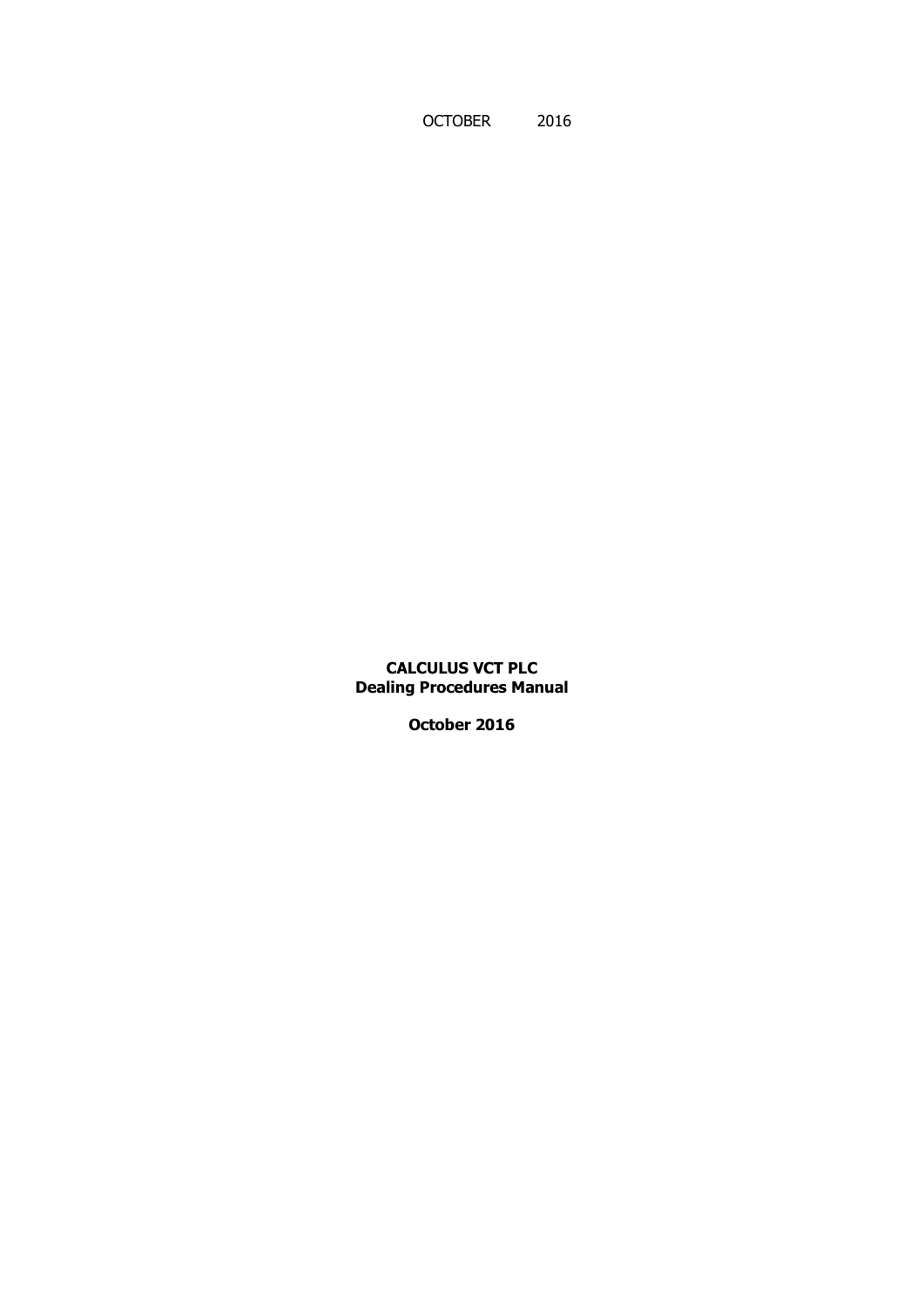# **Contents**

## Page

| Section 1                          |                                                                          |      |
|------------------------------------|--------------------------------------------------------------------------|------|
| $\overline{2}$<br>3<br>4<br>5<br>6 |                                                                          |      |
| Section 2                          |                                                                          |      |
| 7<br>8<br>9                        | Exception for entitlements in respect of rights issues and other offers6 |      |
|                                    |                                                                          | Page |
|                                    |                                                                          |      |
| $\mathcal{P}$                      |                                                                          |      |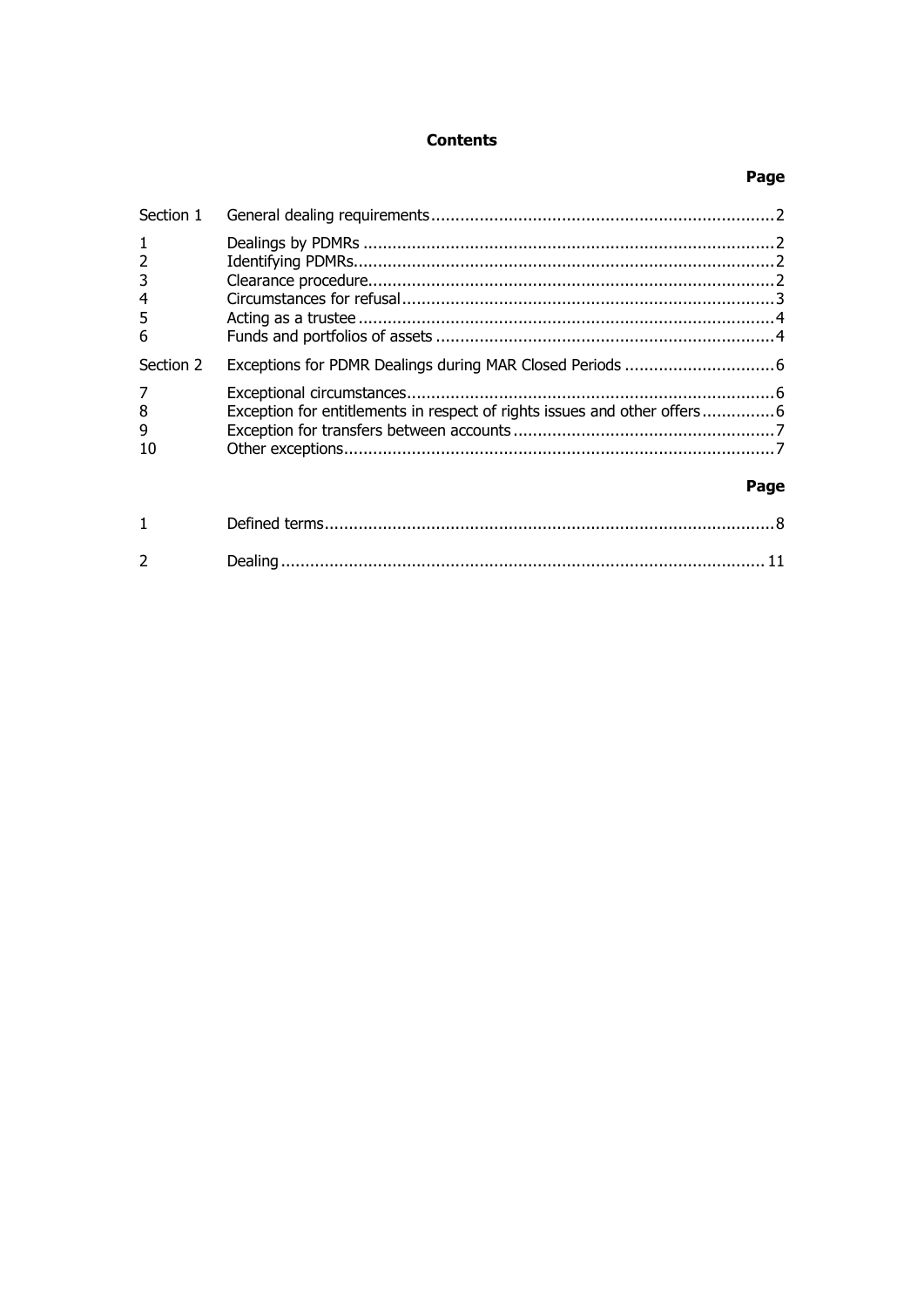#### **DEALING PROCEDURES MANUAL**

#### **INTRODUCTION**

This manual sets out the procedures to be followed by Calculus VCT plc (the "**Company**") in relation to Dealings in Company Securities.

The Company has a Dealing Code which imposes restrictions on dealings in Company Securities by PDMRs and their PCAs..

The purpose of this manual and the Dealing Code is to assist the Company to comply with its obligations under the Market Abuse Regulation and to ensure that the Company has the necessary systems and procedures in place to assist its PDMRs to comply with their obligations under the Market Abuse Regulation.

The Company's dealing procedures recognise different types of periods during which dealing restrictions apply: (i) those imposed by the Market Abuse Regulation; (ii) those that the Company has adopted for periods prior to announcements of the Company's financial results (which will overlap with, but may be longer than, those imposed by the Market Abuse Regulation); and (iii) those which arise due to the existence of Inside Information.

The Company may be able to be more flexible in respect of Dealings in its securities that are proposed to take place during periods that fall into the latter two categories, given that the requirements of the Market Abuse Regulation may not strictly apply to prevent the relevant transaction at those times. However, the Company should take advice before deciding whether to relax the requirements set out in this document.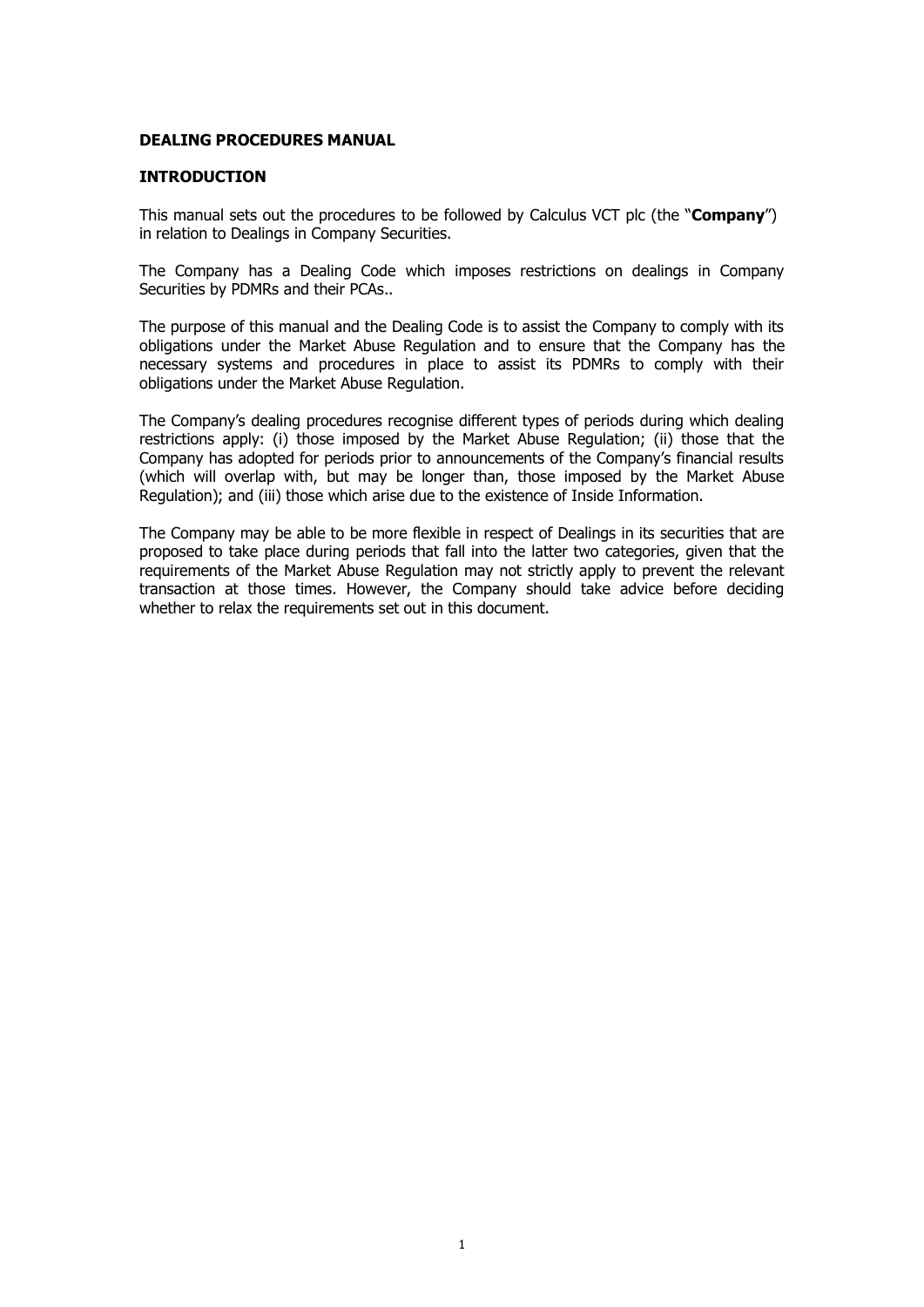#### **SECTION 1 GENERAL DEALING REQUIREMENTS**

#### <span id="page-3-1"></span><span id="page-3-0"></span>1 **DEALINGS BY PDMRS**

1.1 A PDMR must not Deal in Company Securities without obtaining advance clearance from the Company. Part A of the Dealing Code sets out the Dealing clearance request procedure for PDMRs. Any PCAs of a PDMR must obtain clearance through their PDMR prior to dealing.

The rules below for PDMR dealing and notification, also apply to PCAs.

1.2 The definitions of "Dealing" and "Company Securities" (see [Schedule 1\(](#page-9-1)Defined [terms](#page-9-0)) and [Schedule 2](#page-12-1) (*[Dealing](#page-12-0)*)) are very broad and will capture nearly all transactions in the Company's shares or debt instruments (or any linked derivatives or financial instruments, including phantom options) carried out by a PDMR, regardless of whether such transaction is carried out for the account of the PDMR or for the account of another person.

## <span id="page-3-2"></span>2 **IDENTIFYING PDMRS**

The Dealing Code applies to PDMRs who are persons discharging managerial responsibilities in respect of the Company.

#### 2.1 PDMRs

- (a) The Company's PDMRs are the members of the Board and the Company Secretary.
- (b) The Company will identify any non-board member who is a PDMR and inform him or her in writing that he or she is a PDMR and subject to the Dealing Code.

## <span id="page-3-3"></span>3 **CLEARANCE PROCEDURE**

- 3.1 When an application to Deal in Company Securities is received by the Company Secretary from a PDMR, the Company Secretary will review the application to check that the PDMR has provided:
	- (a) all of the information required by the clearance request form set out in Schedule 2 to the Dealing Code; and
	- (b) any additional information which the Company Secretary believes the Designated Officer might require to assess the application.

If any further information is required, this will be requested by the Company Secretary and should be provided by the PDMR before the application is submitted to a Designated Officer.

- 3.2 As soon as practicable after a complete application and all additional information is received, the Company Secretary will pass the clearance request and relevant supporting information to the relevant Designated Officer for consideration.
- 3.3 The Designated Officer will review the clearance request and supporting information and will provide a written response to the Company Secretary as soon as practicable and in any event within two business days of receipt of the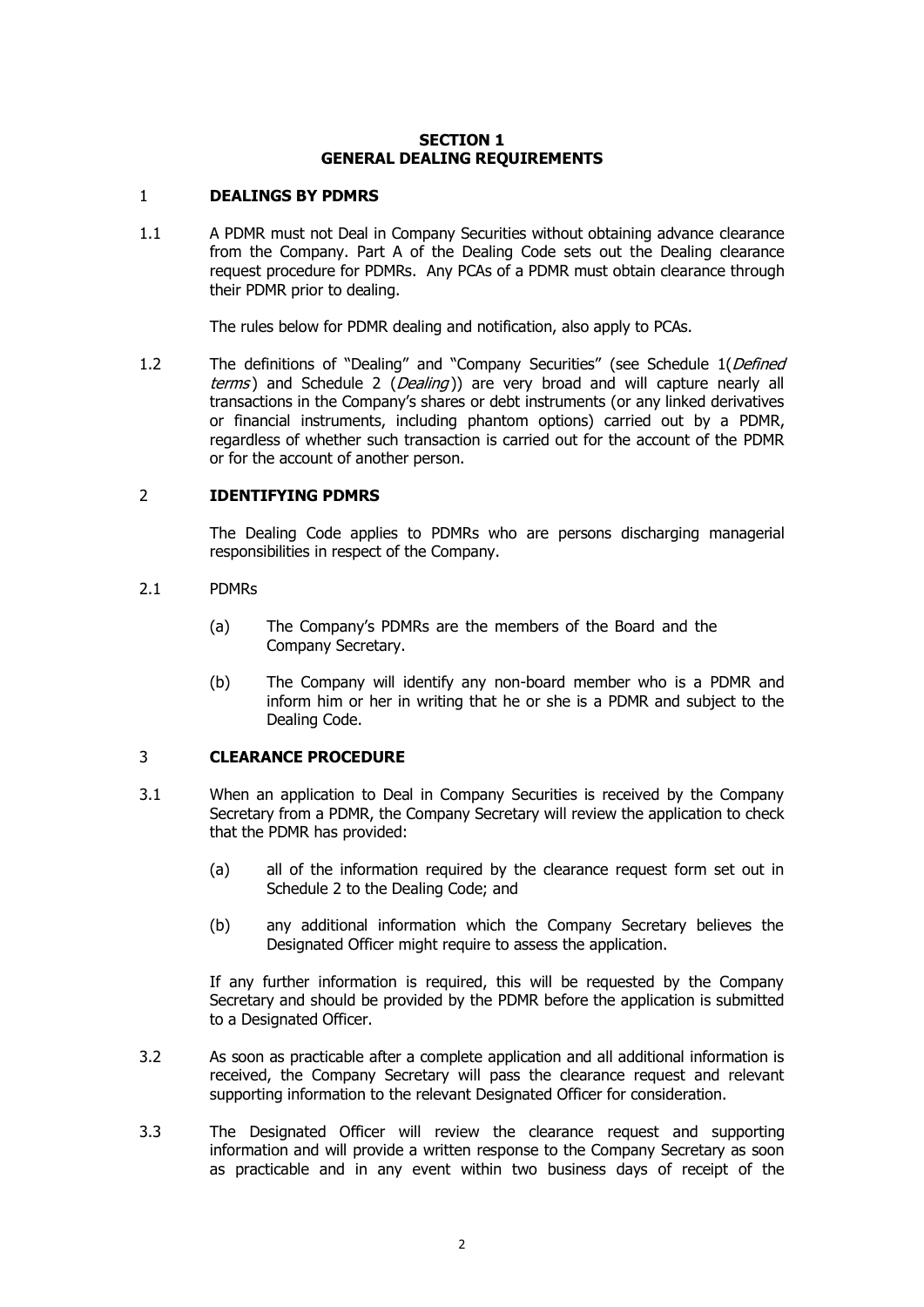application. The Designated Officer can choose to impose conditions in respect of any clearance given.

- 3.4 The Company Secretary will communicate the Designated Officer's decision to the relevant PDMR in writing without delay and in any event within five business days<sup>1</sup> of the clearance request being received and all relevant information being provided. As a general rule, the reasons for refusing clearance should not be given as that could constitute an improper disclosure of Inside Information.
- 3.5 For each clearance request, the Company Secretary will retain:
	- (a) a copy of the application (including any additional information provided);
	- (b) a record of the decision taken in respect of the application, including the name of the Designated Officer, the date of the decision, whether clearance was granted and any special conditions attaching to the clearance; and
	- (c) a copy of the response sent to the PDMR.

## <span id="page-4-0"></span>4 **CIRCUMSTANCES FOR REFUSAL**

- 4.1 Clearance for PDMRs
	- (a) PDMRs will not ordinarily be given clearance to Deal in Company Securities at any time during which there is any matter which constitutes Inside Information. The Company may also consider it appropriate to withhold clearance when there is sensitive information relating to the Company (e.g. the Company is in the early stages of a significant transaction but the existence of such transaction does not yet constitute Inside Information).
	- (b) The Company will not ordinarily give clearance to PDMRs to Deal in Company Securities during a MAR Closed Period, but it can give clearance on a case-by-case basis if:
		- (i) there is no matter at that time which constitutes Inside Information which would preclude a Dealing; and
		- (ii) the requirements of one of the paragraphs in Section 2 of this manual are satisfied.
	- (c) During a Closed Period<sup>2</sup> which is not a MAR Closed Period, the Company will not ordinarily give clearance to PDMRs to Deal in Company Securities. However, during such Closed Periods and provided that there is no matter at the time which constitutes Inside Information which would preclude a Dealing, the Company has greater flexibility and can consider, on a caseby-case basis, giving clearance to Deal.
	- (d) A PDMR will not ordinarily be given clearance to Deal in any Company Securities on considerations of a short-term nature. A sale of Company

<sup>&</sup>lt;sup>1</sup> This should match paragraph 1.4 of the Dealing Code.

<sup>2</sup> If the Company does not wish to retain the extended definition of "Closed Period" and to adopt the MAR Closed period only, this manual will need to be amended accordingly.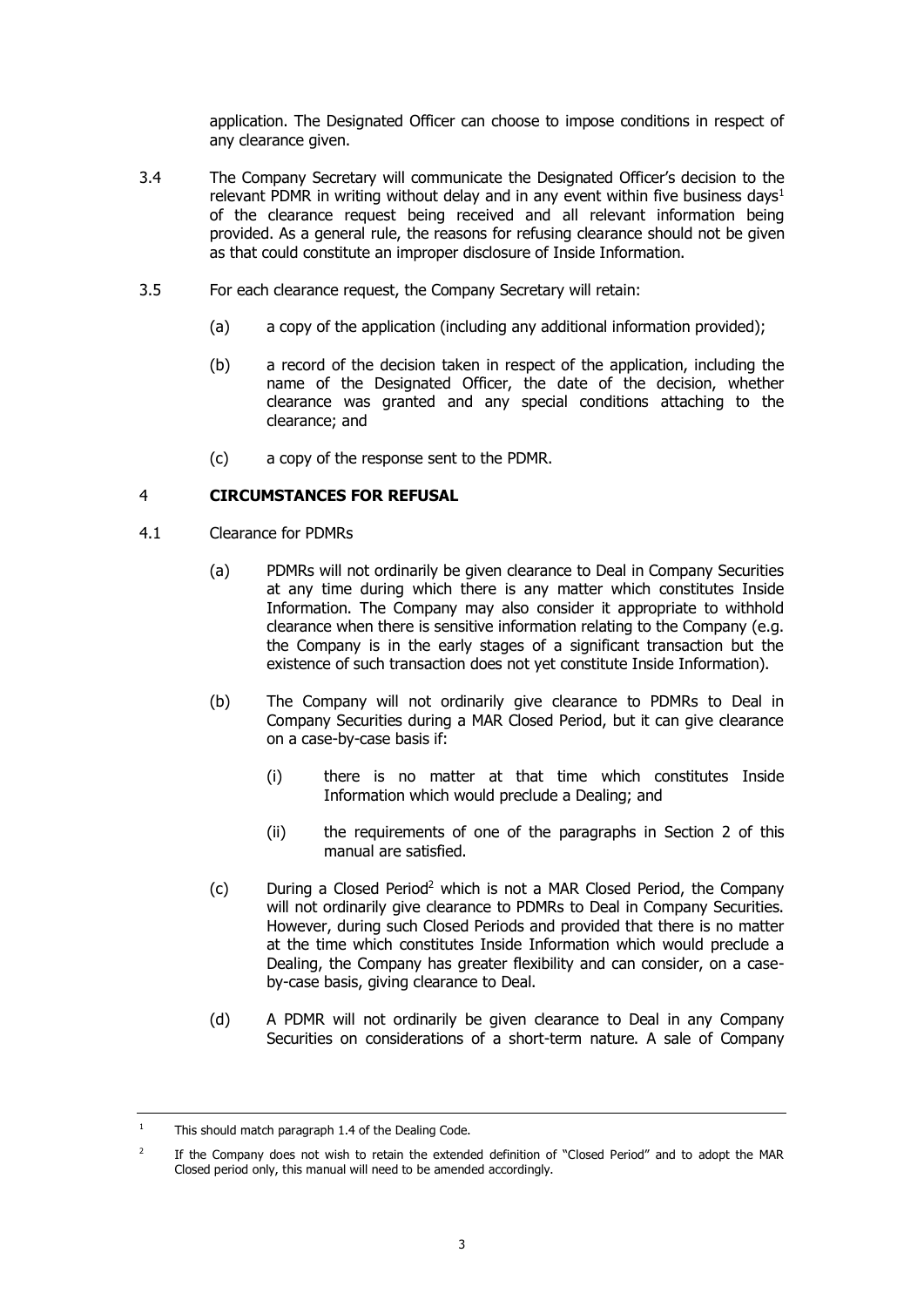Securities which were acquired less than a year previously will be considered to be Dealing of a short-term nature. $3$ 

## <span id="page-5-0"></span>5 **ACTING AS A TRUSTEE**

- 5.1 Where a PDMR acts as a trustee, Dealing in Company Securities on behalf of the trust will not require clearance if the decision to Deal was taken by the other trustees (or by the trust's investment managers) independently of the PDMR.
- 5.2 The other trustees and the trust's investment managers can be assumed to have acted independently of the PDMR where the decision to deal was taken without consultation with, or other involvement of, the PDMR or was taken by a committee of which the PDMR was not a member.

## <span id="page-5-1"></span>6 **FUNDS AND PORTFOLIOS OF ASSETS**

- 6.1 The Dealing Code tells PDMRs to contact the Company Secretary before carrying out a transaction relating to a collective investment undertaking (e.g. a UCITS or an Alternative Investment Fund) or a portfolio of assets. As Company Securities could be held or dealt in by a collective investment undertaking or form part of a portfolio of assets, a transaction relating to a collective investment undertaking or a portfolio of assets could require clearance and could be a 'Notifiable Transaction' under Part B of the Dealing Code. However, the exemptions below are likely to apply in most cases.
- 6.2 A PDMR can be given clearance to carry out transactions in financial instruments linked to Company Securities where at the time of the transaction:
	- (a) the financial instrument is a unit or share in a collective investment undertaking (e.g. a UCITS or an Alternative Investment Fund) in which the exposure to Company Securities does not exceed 20% of the assets held by that collective investment undertaking; or
	- (b) the financial instrument provides exposure to a portfolio of assets in which the exposure to the issuer's shares or debt instruments does not exceed 20% of the portfolio's assets,

and the relevant PDMR cannot determine or influence the investment strategy or transactions carried out by the manager of that collective investment undertaking or portfolio.

- 6.3 Clearance can also be given for transactions in units or shares in a collective investment undertaking, or in financial instruments which provide exposure to a portfolio of assets, where the PDMR does not know, and could not know, whether or not Company Securities comprise more than 20% of the assets held by that collective investment undertaking or portfolio of assets, and there is no reason to believe that such 20% threshold is exceeded, provided again that the relevant manager operates with full discretion.
- 6.4 The ability of PDMRs to carry out transactions in units or shares in a collective investment undertaking, or in financial instruments which provide exposure to a portfolio of assets, (as described above) during a MAR Closed Period remains uncertain. Until further guidance is available, it would be prudent for the Company

<sup>&</sup>lt;sup>3</sup> Not expressly included in MAR. See footnote 2 of the dealing code.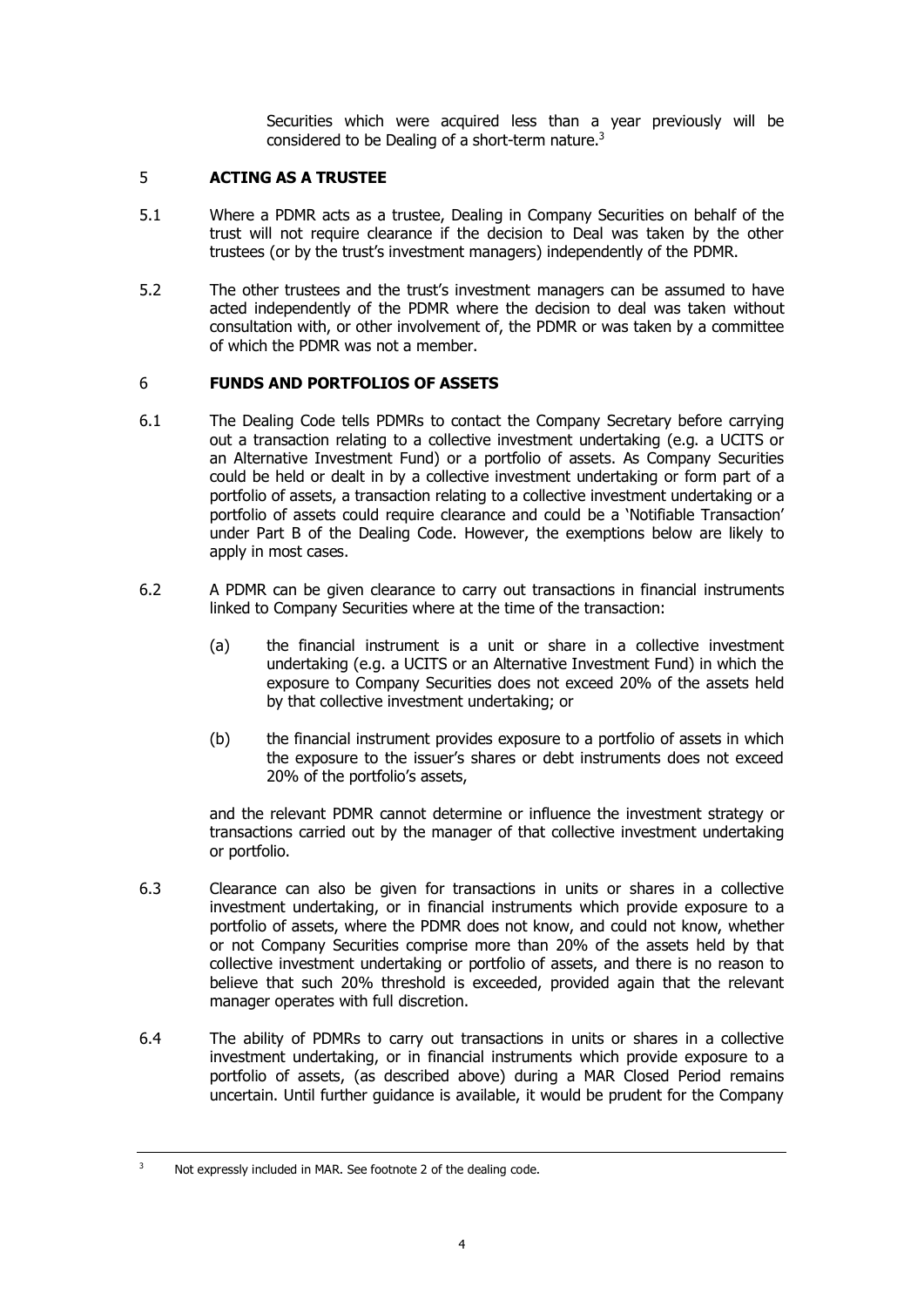to take advice before giving clearance to a PDMR to carry out such transactions during a MAR Closed Period.

6.5 Transactions subject to the exemptions from clearance described above are also not "Notifiable Transactions" under Part B of the Dealing Code.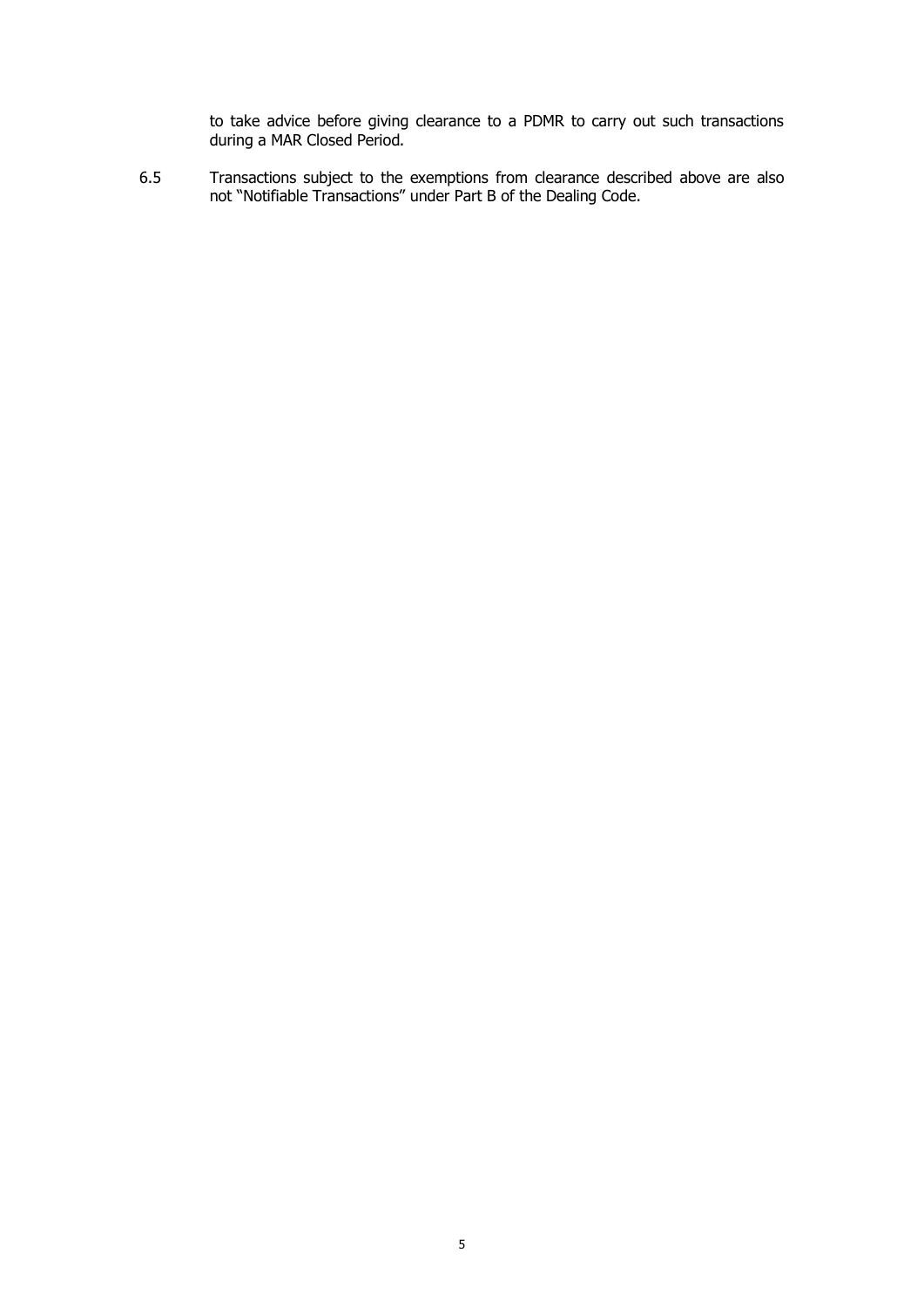## **SECTION 2 EXCEPTIONS FOR PDMR DEALINGS DURING MAR CLOSED PERIODS**

## <span id="page-7-1"></span><span id="page-7-0"></span>7 **EXCEPTIONAL CIRCUMSTANCES**

- 7.1 A PDMR can be given clearance to sell (but not to purchase) the Company's shares (but not other Company Securities) during a MAR Closed Period if he or she is in severe financial difficulty, or there are other exceptional circumstances, which require the immediate sale of shares. Clearance may only be granted in respect of such number of shares as the PDMR needs to sell to obtain the required financial resources.
- 7.2 Any request to Deal by reason of exceptional circumstances must be accompanied by a written statement that describes the exceptional character of the circumstances and explains the transaction envisaged, why that transaction could not be executed at a time other than during the MAR Closed Period and why the sale of shares is the only reasonable alternative to obtain the necessary financing. If such a written statement is not included with the PDMR's clearance request, then the Company Secretary should request one from the PDMR before the decision to grant clearance is taken.
- 7.3 Circumstances are 'exceptional' only if they are extremely urgent, unforeseen and compelling and where their cause is external to the relevant PDMR and he or she has no control over them. When considering whether the circumstances are exceptional, the Designated Officer must take into account (among other things) the extent to which the PDMR:
	- (a) is facing a legally enforceable commitment or claim, such as a court order; and
	- (b) could not reasonably satisfy a financial commitment (which was entered into before the start of the MAR Closed Period) to a third party (including a tax authority) otherwise than by selling the relevant shares immediately.
- 7.4 Given the stringent requirements described above, clearance to Deal under this exception is unlikely to be granted except in rare cases.

#### 8 **EXCEPTION FOR ENTITLEMENTS IN RESPECT OF RIGHTS ISSUES AND OTHER OFFERS**

- 8.1 The following Dealings by a PDMR can be permitted during a MAR Closed Period:
	- (a) an undertaking or election to take up entitlements under a rights issue or other offer (including an offer for Company Securities in lieu of a cash dividend);
	- (b) the take up of entitlements under a rights issue or other offer; and
	- (c) allowing entitlements to lapse under a rights issue or other offer,

provided that the PDMR explains the reasons for the Dealing not taking place at another time and that the Designated Officer is satisfied with that explanation.

8.2 Notwithstanding paragraph 10.1 above, the status of Dealings by PDMRs in respect of rights issues and other offers during MAR Closed Periods remains uncertain. Until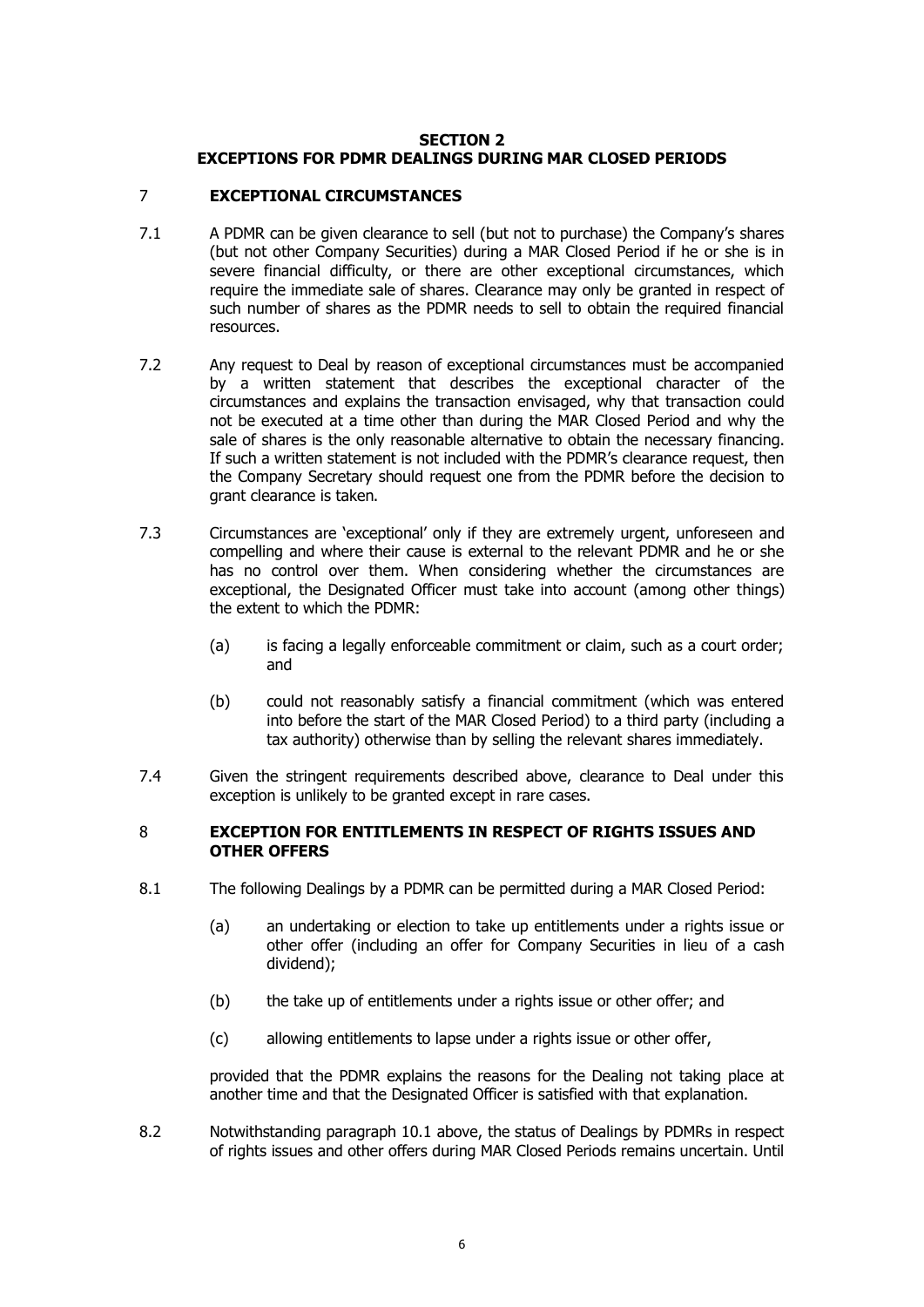further guidance is available, it would be prudent for the Company to take advice before clearing any such Dealing.<sup>4</sup>

## <span id="page-8-0"></span>9 **EXCEPTION FOR TRANSFERS BETWEEN ACCOUNTS**

- 9.1 A PDMR can be permitted to transfer Company Securities between two accounts of that PDMR during a MAR Closed Period, provided that such a transfer does not result in a change in price of the relevant Company Securities. Absent further guidance, this should be taken to mean that the transfer should not affect the price of that Company Security.
- 9.2 A transfer of Company Securities into the relevant PDMR's personal pension scheme and a transfer to a family trust or an account held jointly with another person would not be viewed as a transfer between two accounts of a PDMR and would therefore not qualify for this exception.

## <span id="page-8-1"></span>10 **OTHER EXCEPTIONS**

Article 19(12)(b) of the Market Abuse Regulation may also allow the Company to give clearance to PDMRs during a MAR Closed Period for other Dealings relating to (a) qualifications or entitlements to shares or (b) transactions where the beneficial interest in the relevant Company Security does not change. The Company should seek advice before clearing any Dealing under this paragraph.

<sup>4</sup> It is still unclear whether the take up of entitlements under a rights issue fall within the non-exhaustive list of trading which is permitted during a MAR Closed Period, provided it cannot take place at another time. This is one of the questions which has been put to the FCA for clarification.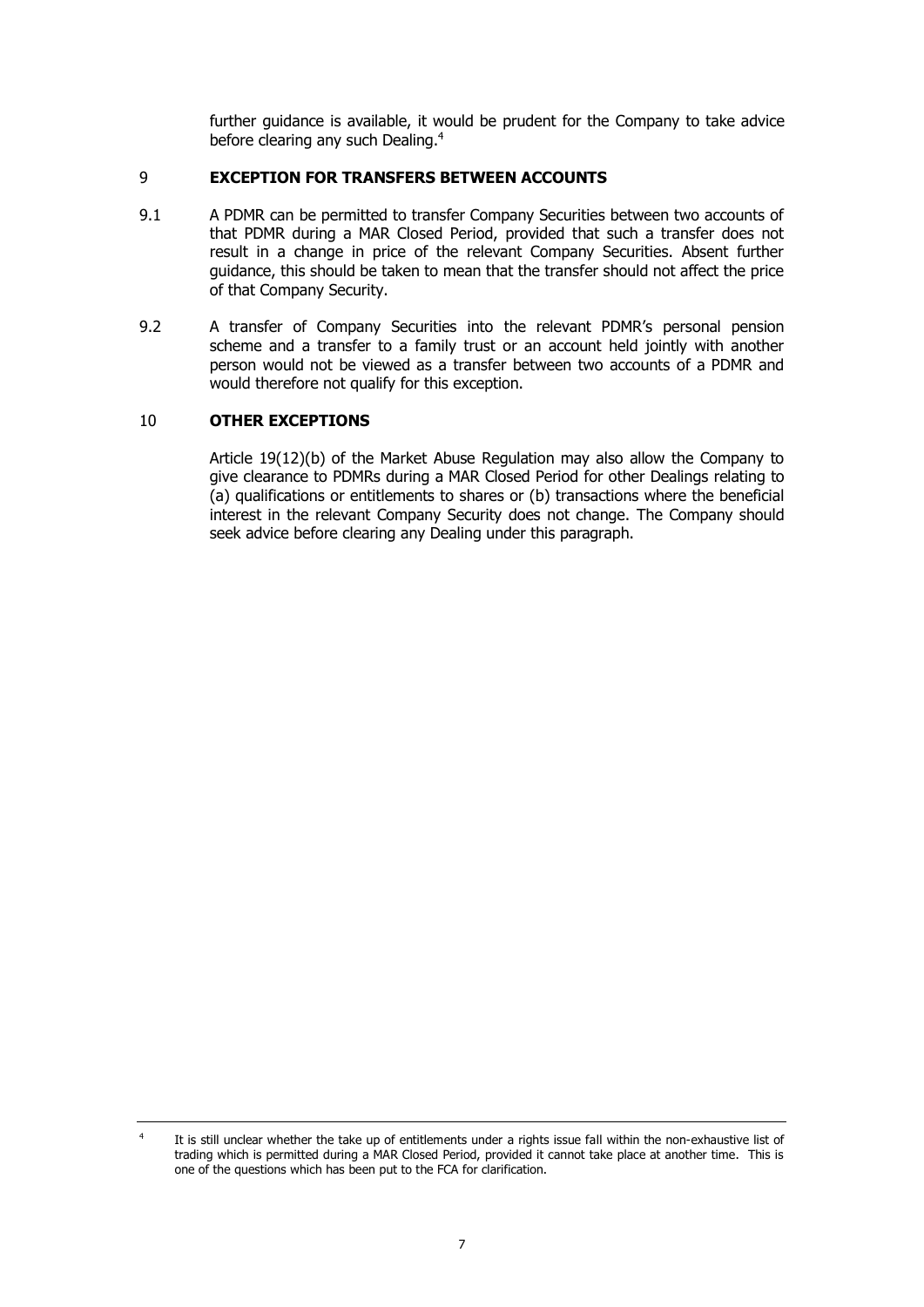#### **Schedule 1**

#### **Defined terms**

<span id="page-9-1"></span><span id="page-9-0"></span>"**'Closed Period**" means any of the following:

- (a) the period from the end of the relevant financial year up to the release of the preliminary announcement of the Company's annual results (or, where no such announcement is released, up to the publication of the Company's annual financial report) or, if longer, the period of 30 calendar days before such release (or publication);<sup>5 6</sup>
- (b) the period from the end of the relevant financial period up to the release of the Company's half-yearly financial report or, if longer, the period of 30 calendar days before such release[; and

 "**Company Securities**" means any publicly traded or quoted shares or debt instruments of the Company (or of any of the Company's subsidiaries or subsidiary undertakings) or derivatives or other financial instruments linked to any of them, including phantom options.

"**Dealing**" (together with corresponding terms such as "**Deal**" and "**Deals**'" means any type of transaction in Company Securities, including purchases, sales, the exercise of options, the receipt of shares under share plans, using Company Securities as security for a loan or other obligation and entering into, amending or terminating any agreement in relation to Company Securities (e.g. a Trading Plan). [Schedule 2](#page-12-1) (*[Dealing](#page-12-0)*) contains a non-exhaustive list of transactions which are Dealings.

"**Dealing Code**" means the Company's dealing code, which regulates Dealings in Company Securities by Restricted Persons.

#### "**Designated Officer**" means:

(a) if the Restricted Person seeking clearance to Deal is a director (other than the chairman), the chairman; or

if the Restricted Person seeking clearance to Deal is the chairman, John **Glencross** 

"**FCA**" means the UK Financial Conduct Authority.

"**Inside Information**" means information which relates to the Company or any Company Securities, which is not publicly available, which is likely to have a nontrivial effect on the price of Company Securities and which an investor would be likely to use as part of the basis of his or her investment decision.

"**Investment Programme**" means a share acquisition scheme relating only to the Company's shares under which: (a) shares are purchased by a Restricted Person

<sup>&</sup>lt;sup>5</sup> The FCA has stated that, pending clarification from the European Commission and European Securities and Markets Authority (ESMA), it will continue to take the view that where an issuer announces preliminary results, the closed period, when dealing is prohibited, is immediately before the preliminary results are announced. This applies only where the preliminary announcement contains all inside information expected to be included in the year-end report.

<sup>&</sup>lt;sup>6</sup> Alternative formulations for this paragraph (a) could be adopted, but the period must be at least 30 calendar days to satisfy the requirements of the Market Abuse Regulation.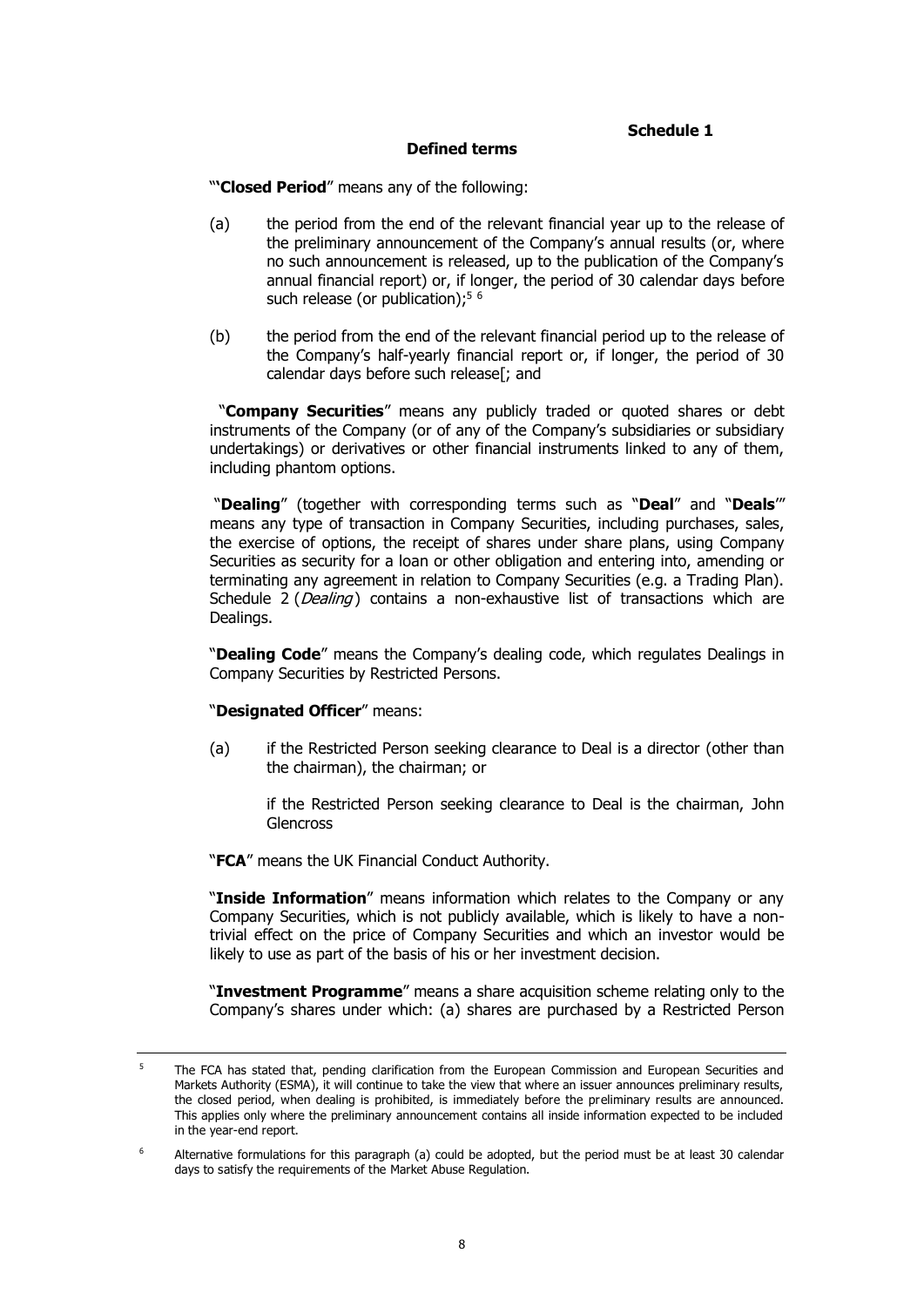pursuant to a regular standing order or direct debit or by regular deduction from the person's salary or director's fees; or (b) shares are acquired by a Restricted Person by way of a standing election to re-invest dividends or other distributions received; or (c) shares are acquired as part payment of a Restricted Person's remuneration or director's fees.

## "**MAR Closed Period**" means:

- (a) the period of 30 calendar days before the release of a preliminary announcement of the Company's annual results or, where no such announcement is released, the period of 30 calendar days before the publication of the Company's annual financial report;
- (b) the period of 30 calendar days before the publication of the Company's half-yearly financial report; and

"**Market Abuse Regulation**" means the EU Market Abuse Regulation (596/2014).

"**PDMR**" means a person discharging managerial responsibilities in respect of the Company, being either:

- (a) a director of the Company; or
- (b) the Company secretary.

**"PCA"** means a person closely associated with a PDMR, being either:

(a) A spouse or partner considered to be equivalent to a spouse in accordance with national law;

(b) A dependent child, in accordance with national law;

(c) A relative who has shared the same household for at least one year on the date of the transaction concerned; or

(d) A legal person, trust or partnership, the managerial responsibilities of which are discharged by a PDMR or by a person referred to in any of the preceding categories, which is directly or indirectly controlled by such a person which is set up for the benefit of such a person, or the economic interests of which are substantially equivalent to those of such a person.

"**Prohibited Period**" means in respect of a PDMR, any Closed Period and/or any period when there exists any matter that constitutes Inside Information

## "**Restricted Person**" means a PDMR

"**Trading Plan**" means a written plan entered into by a PDMR and an independent third party that sets out a strategy for the acquisition and/or disposal of Company Securities by the PDMR, and:

- (a) specifies the amount of Company Securities to be dealt in and the price at which and the date on which the Company Securities are to be dealt in; or
- (b) gives discretion to that independent third party to make trading decisions about the amount of Company Securities to be dealt in and the price at which and the date on which the Company Securities are to be dealt in; or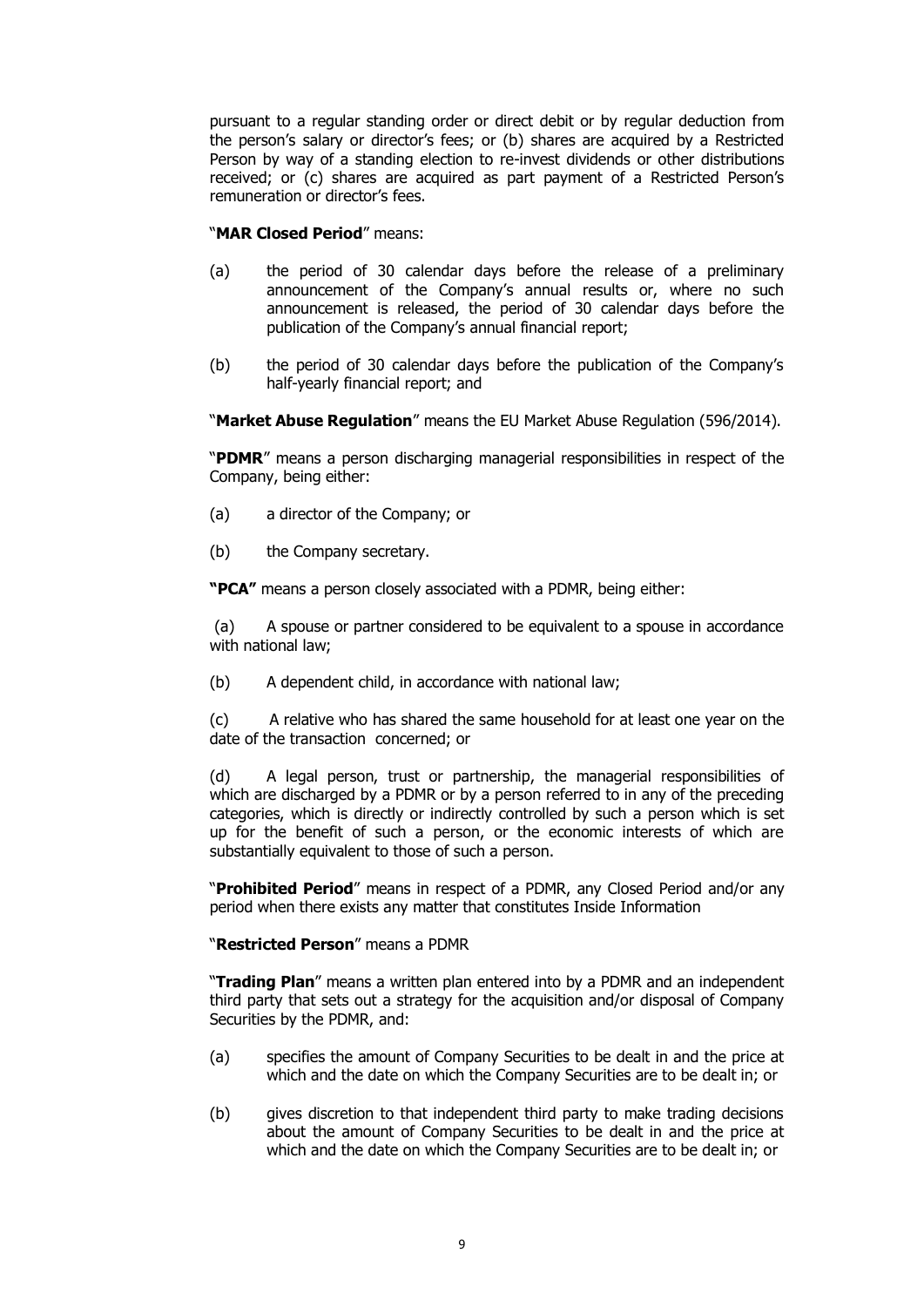(c) includes a method for determining the amount of Company Securities to be dealt in and the price at which and the date on which the Company Securities are to be dealt in.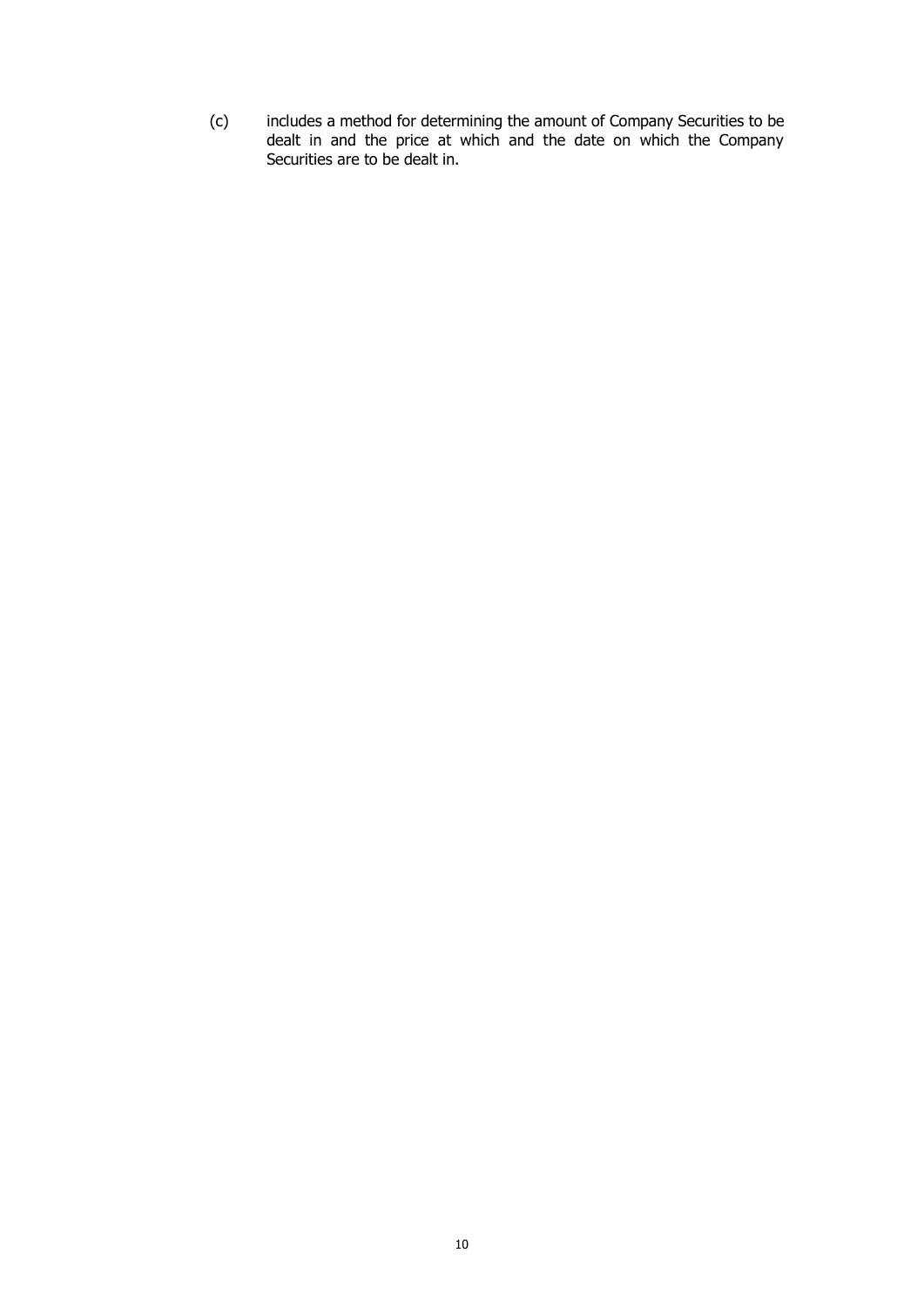## **Schedule 2**

## **Dealing<sup>7</sup>**

<span id="page-12-1"></span><span id="page-12-0"></span>The following is a non-exhaustive list of transactions which are Dealings for the purposes of this manual and the Dealing Code:

- 1 the pledging or lending of Company Securities (although a pledge, or a similar security interest, of Company Securities in connection with the depositing of Company Securities in a custody account is not 'Dealing', unless and until such pledge or other security interest is designated to secure a specific credit facility);
- 2 transactions in Company Securities carried out by persons professionally arranging or executing transactions or by another person on behalf of a Restricted Person, including where discretion is exercised;
- 3 transactions in Company Securities made under a life insurance policy, where (i) the policyholder is a Restricted Person; (ii) the investment risk is borne by the policyholder; and (iii) the policyholder has the power or discretion to make investment decisions regarding specific instruments in that life insurance policy or to execute transactions regarding specific instruments for that life insurance policy;
- 4 an acquisition, disposal, short sale, subscription or exchange of Company Securities;
- 5 the acceptance or exercise of an option over Company Securities, including of a share option granted as part of a remuneration package, and the disposal of shares stemming from the exercise of a share option;
- 6 entering into or exercise of equity swaps related to Company Securities;
- 7 transactions in or related to derivatives over Company Securities, including cashsettled transactions and phantom options;
- 8 entering into a contract for difference on Company Securities;
- 9 the acquisition, disposal or exercise of rights in relation to Company Securities, including put and call options and warrants;
- 10 subscription to a share capital increase or debt instrument issuance of the Company;
- 11 transactions in derivatives and financial instruments linked to a debt instrument of the Company including credit default swaps;
- 12 conditional transactions relating to Company Securities. The completion of such transactions upon fulfilment of the conditions (provided no further action is required by the Restricted Person) does not constitute Dealing and therefore does not require clearance, but such completion would be a 'Notifiable Transaction' under Part B of the Dealing Code;
- 13 the automatic or non-automatic conversion of a Company Security into another Company Security, including the exchange of convertible bonds to shares;\*

<sup>&</sup>lt;sup>7</sup> This is the non-exhaustive list from Article 10 (Notifiable transactions) of Commission Delegated Regulation (EU) 2016/522 and from Article 19(7) of MAR.